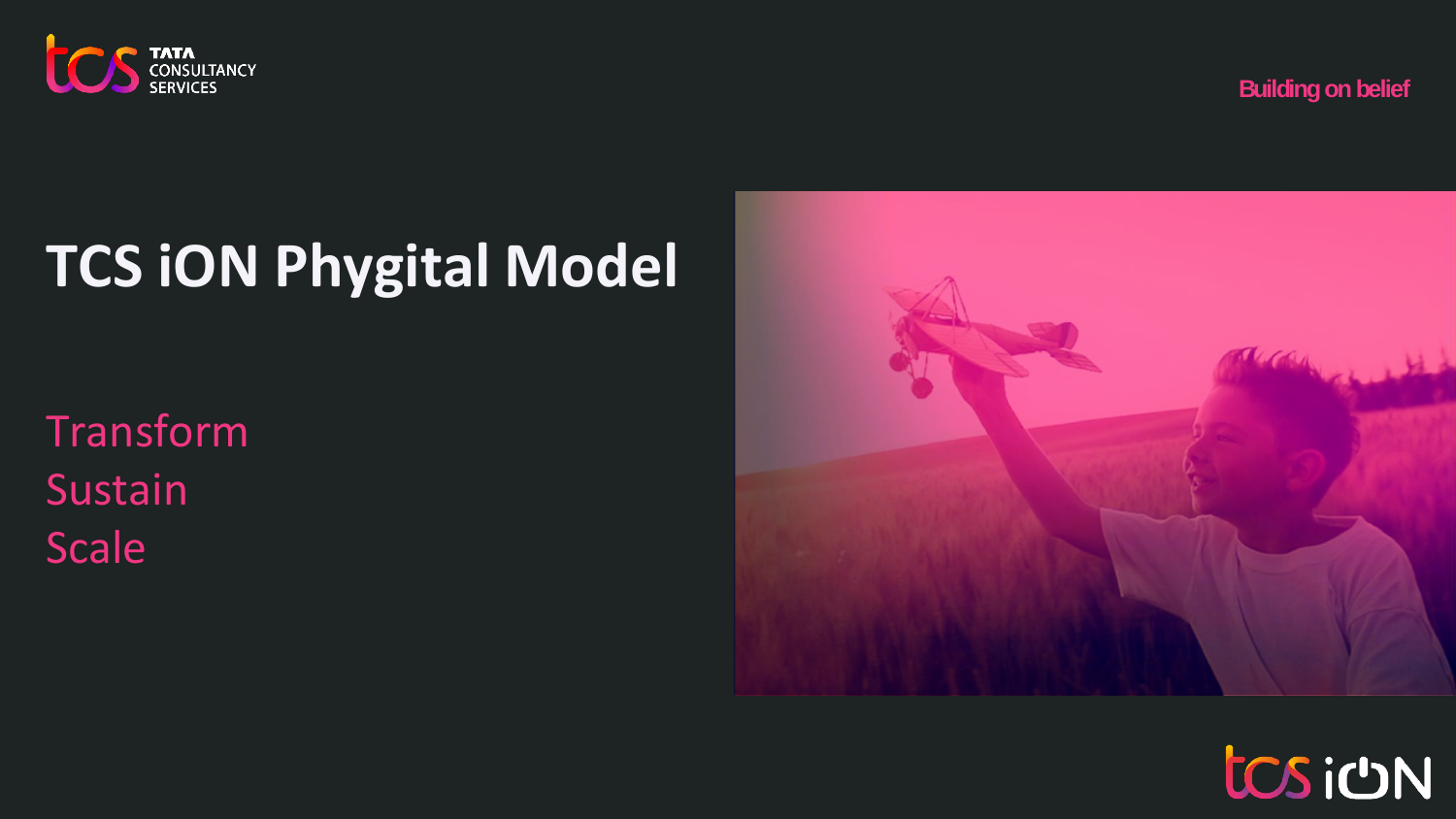# Our Models



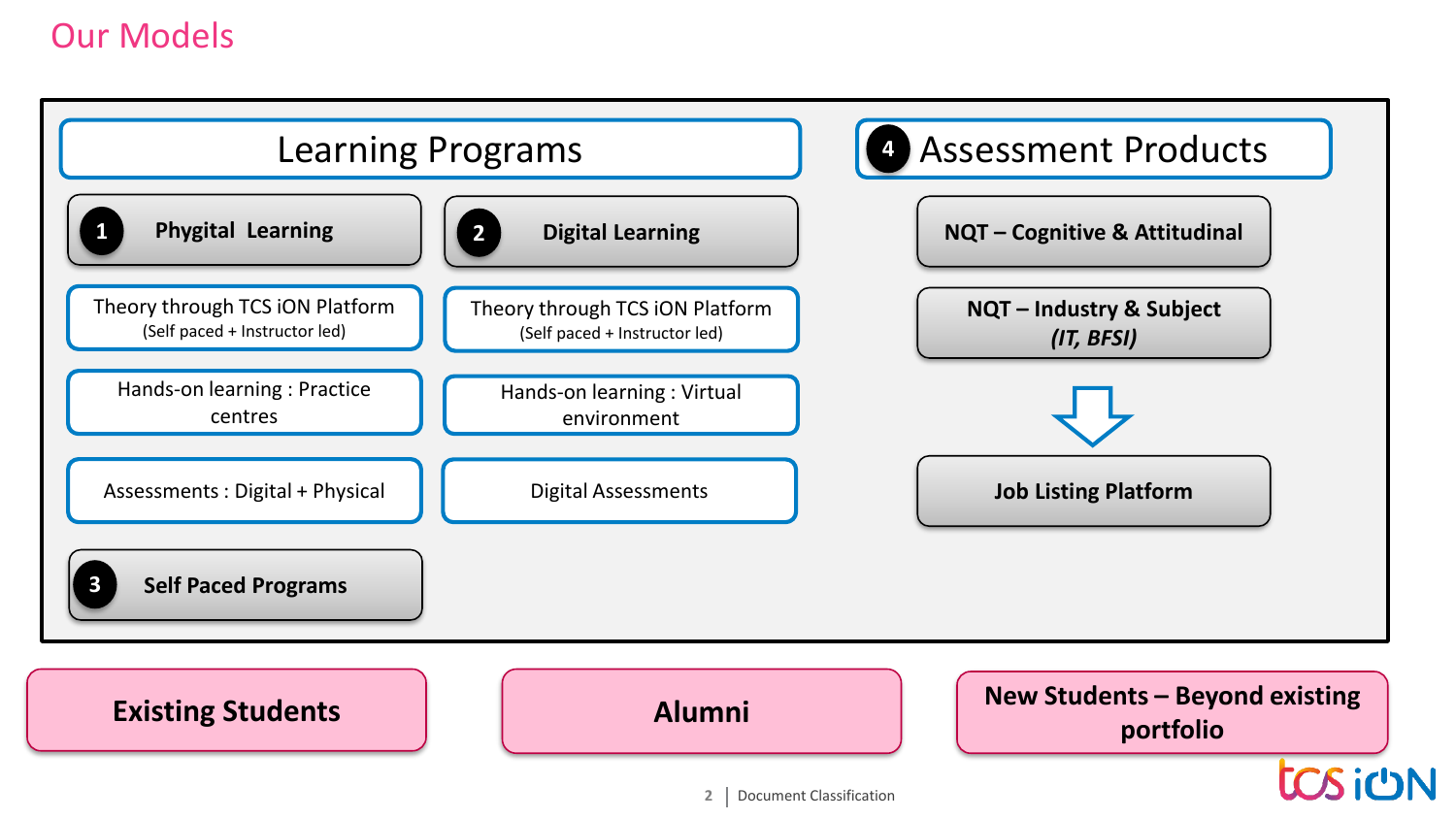# Role of TCS iON Authorized Learning & Practice Center

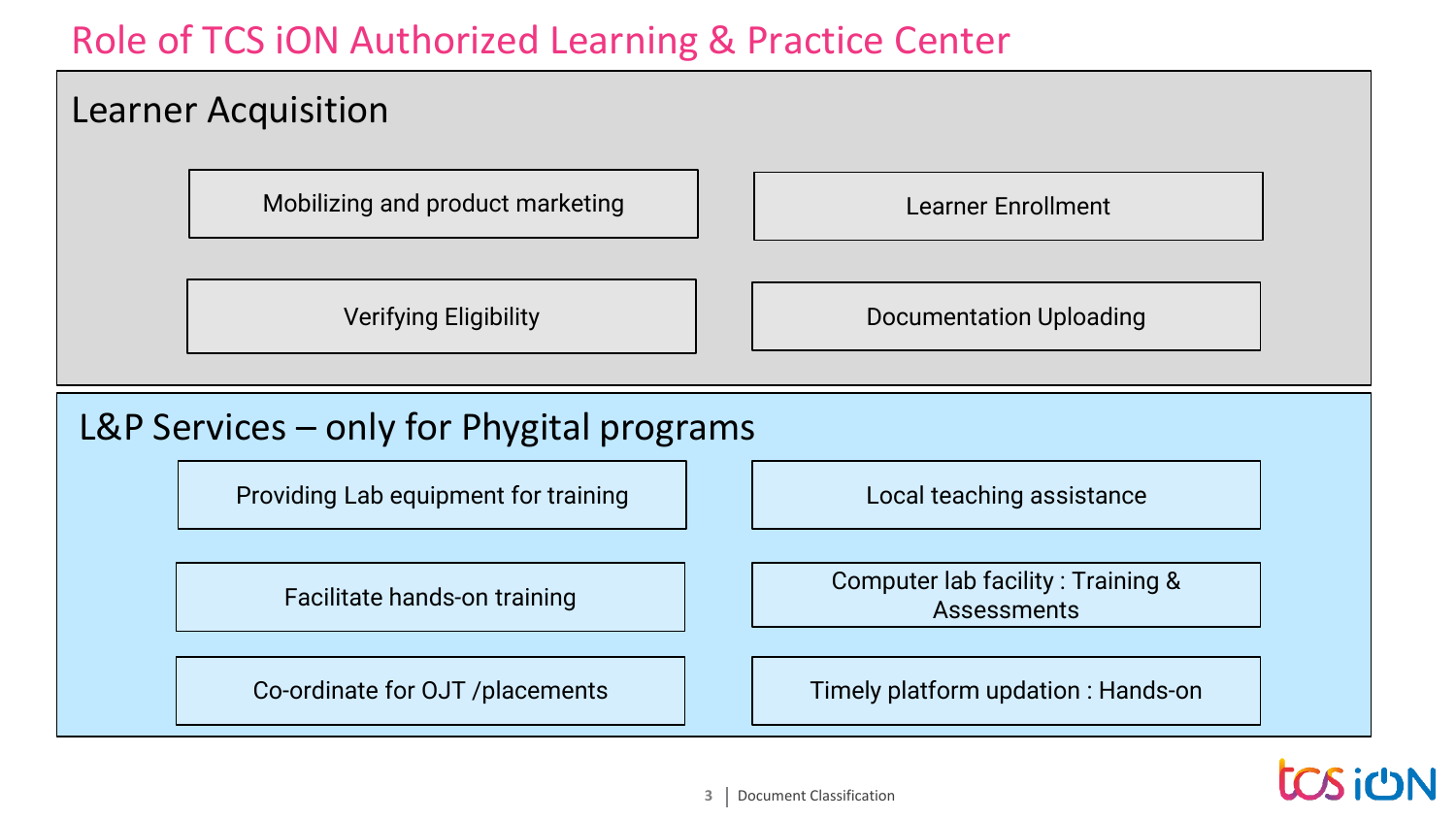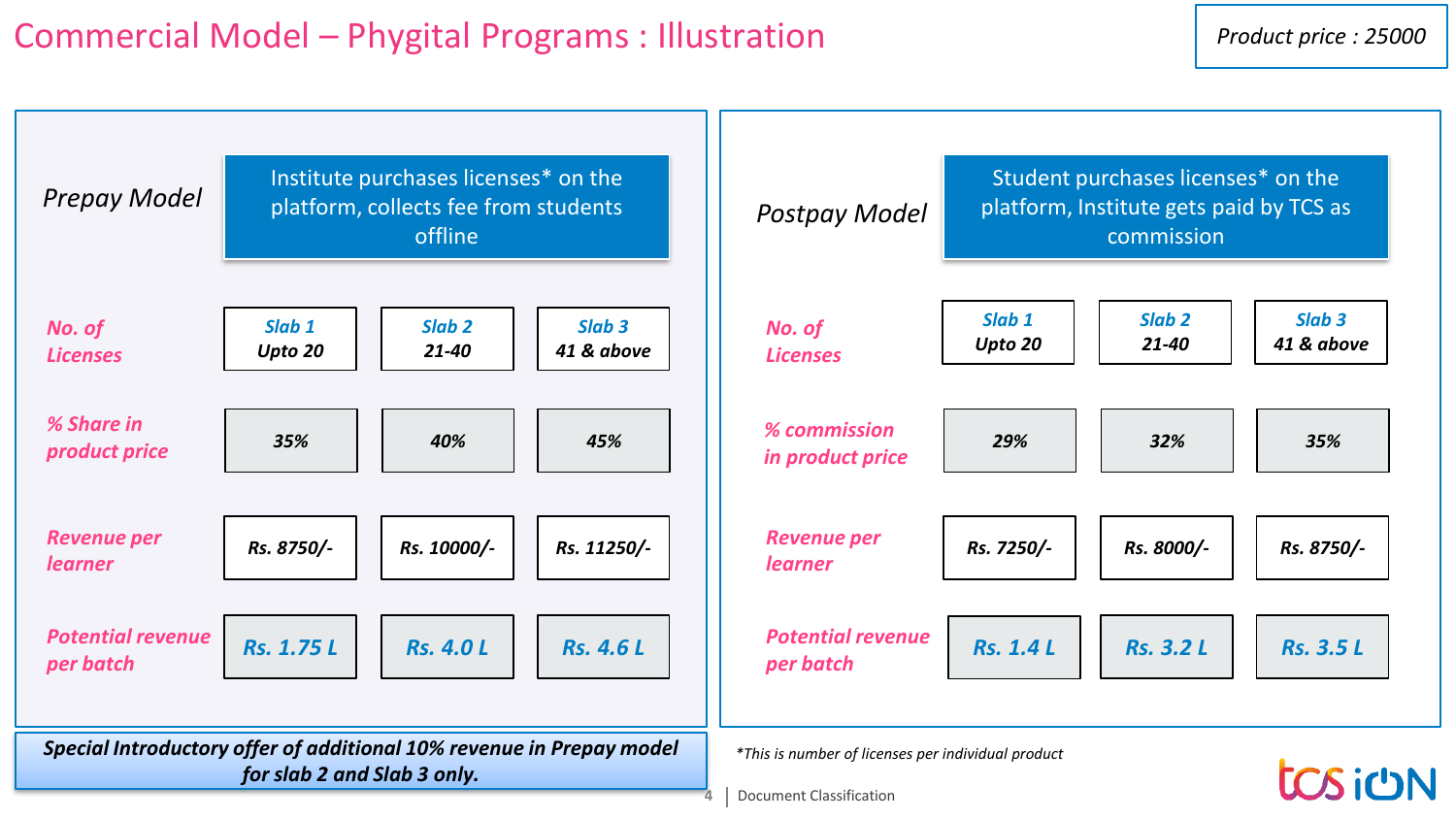# List of programs – Phygital

| S.No           | <b>Sector</b> | Programs                                                          | <b>No. of Hours</b> | <b>Academic</b><br><b>Partner</b> | <b>Product</b><br>Eligibility                                                                                                                   |        | <b>Registration</b><br><b>Start date</b> | <b>Batch Start</b><br>date |
|----------------|---------------|-------------------------------------------------------------------|---------------------|-----------------------------------|-------------------------------------------------------------------------------------------------------------------------------------------------|--------|------------------------------------------|----------------------------|
| 1              | Manufacturing | Certificate in CNC Milling                                        | 675                 | <b>NTTF</b>                       | 10th Pass                                                                                                                                       | 22,500 | 15 April-22                              | July-22                    |
| 2              | Manufacturing | Certificate in Embedded System - Basic                            | 585                 | <b>NTTF</b>                       | Diploma in Electronics/Electrical/Instrumentation.<br>Diploma Final Year students can also apply.                                               | 19,500 | 15 April-22                              | July-22                    |
| 3              | Manufacturing | Certificate in Process Controller - PLC, DCS,<br>HMI, SCADA       | 608                 | <b>NTTF</b>                       | Diploma in Electronics/ Electrical/ Instrumentation                                                                                             | 20,250 | 15 April-22                              | July-22                    |
| 4              | Manufacturing | Certificate in PCB Design                                         | 450                 | <b>NTTF</b>                       | Diploma in Electrical/Electronics/Instrumentation                                                                                               | 15,000 | 15 April-22                              | July-22                    |
| 5              | Manufacturing | Certificate in Mechatronics Maintenance<br>Technician             | 833                 | <b>NTTF</b>                       | ITI Pass<br>Final year Diploma students in Mechanical/ Electrical/<br>Electronics/Instrumentation                                               |        | 15 April-22                              | July-22                    |
| 6              | Manufacturing | Smart Manufacturing with Industry 4.0                             | 30                  | <b>NTTF</b>                       | Minimum Graduate(Any Stream)<br>B.E/B.Tech. Final year students can also apply                                                                  | 18,000 | 15 April-22                              | July-22                    |
| $\overline{7}$ | Manufacturing | Certificate in CNC Turning                                        | 630                 | <b>NTTF</b>                       | 10th Pass                                                                                                                                       | 21,000 | 15 April-22                              | July-22                    |
| 8              | Manufacturing | Certificate in CNC Programming                                    | 675                 | <b>NTTF</b>                       | Diploma in Mechanical Engineering                                                                                                               | 22,500 | 15 April-22                              | July-22                    |
| 9              | Manufacturing | Certificate in Embedded System - Advanced                         | 765                 | <b>NTTF</b>                       | Diploma in Electrical/Electronics/<br>Instrumentation/Mechatronics                                                                              | 25,500 | 15 April-22                              | July-22                    |
| 10             | Manufacturing | Certificate in Industrial Robotics<br>Programming and Maintenance | 495                 | <b>NTTF</b>                       | 10th Pass                                                                                                                                       | 16,500 | 15 April-22                              | July-22                    |
| 11             | Manufacturing | Certificate in Mechatronics System<br>Integrator                  | 1035                | <b>NTTF</b>                       | Diploma                                                                                                                                         | 34,500 | 15 April-22                              | July-22                    |
| 12             | Manufacturing | Certificate in Sheet Metal Technology                             | 825                 | <b>NTTF</b>                       | ITI Pass<br>Diploma in Mechanical Engineering                                                                                                   | 27,500 | 15 April-22                              | July-22                    |
| 13             | Manufacturing | Embedded Hardware Developer*                                      | 514                 | <b>CRISP</b>                      | Diploma Final Year or B.E/B.Tech. 3rd and 4th year students<br>(Electrical and Electronics Stream)                                              | 47,200 | 15 June-22                               | $01$ -July-22              |
| 14             | IT.           | Network Administrator*                                            | 586                 | <b>CRISP</b>                      | Diploma Final Year or B.E/B.Tech. 3rd and 4th year students<br>(EEE, ECE, Computer Science and IT)                                              | 41,300 | 05 June-22                               | 20 June-22                 |
| 15             | Healthcare    | Finishing Skills for Nursing Excellence (FINE)                    | 288                 | Apollo<br>MedSkills               | Diploma in General Nursing & Midwifery (GNM), BSc<br>Nursing, Post Basic BSc Nursing, MSc Nursing (without any<br>previous clinical experience) | 29,500 | 15 June-22                               | 01 July-22                 |

Note:**\*** marked programs only available in Madhya Pradesh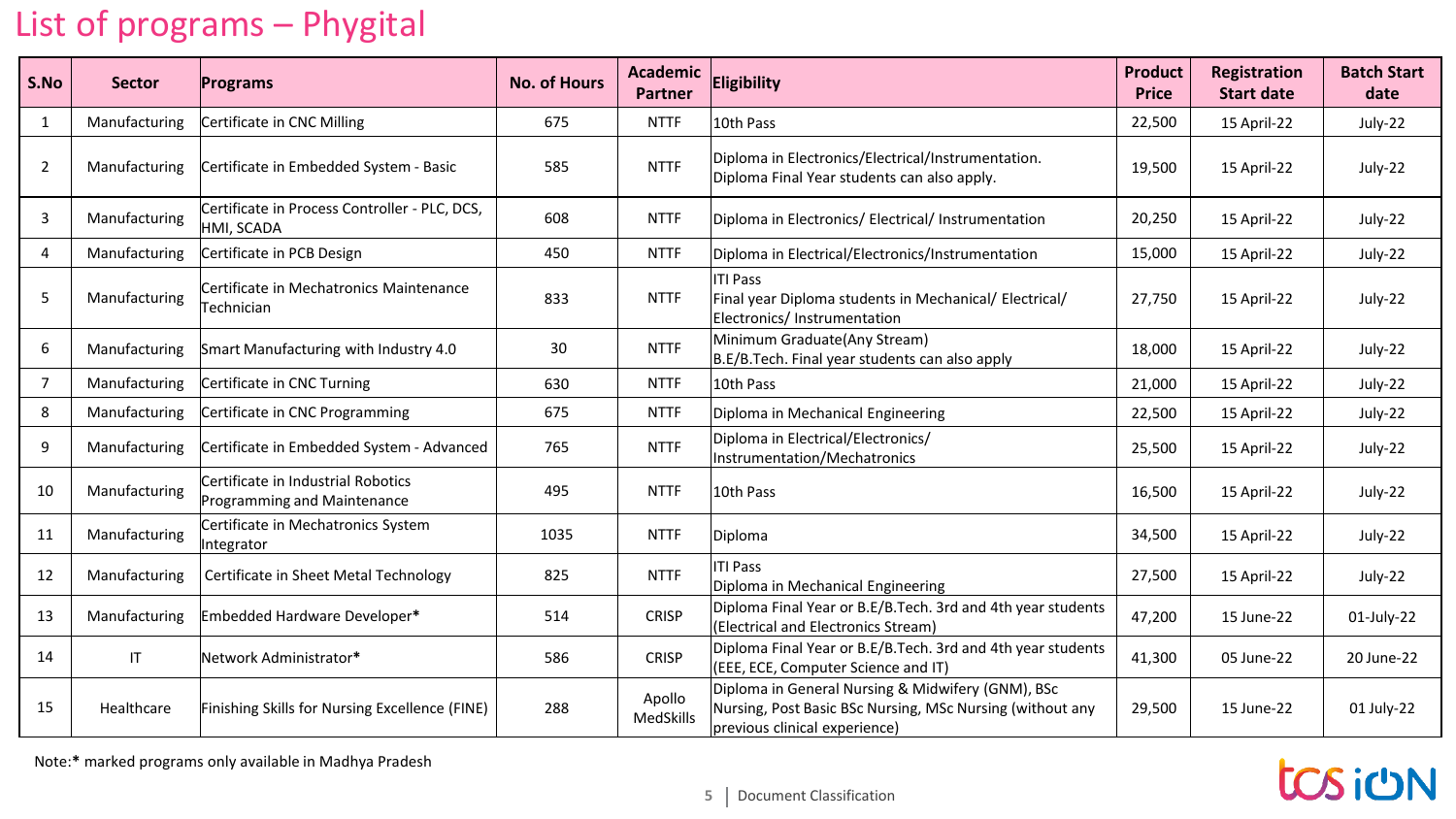

**6** Document Classification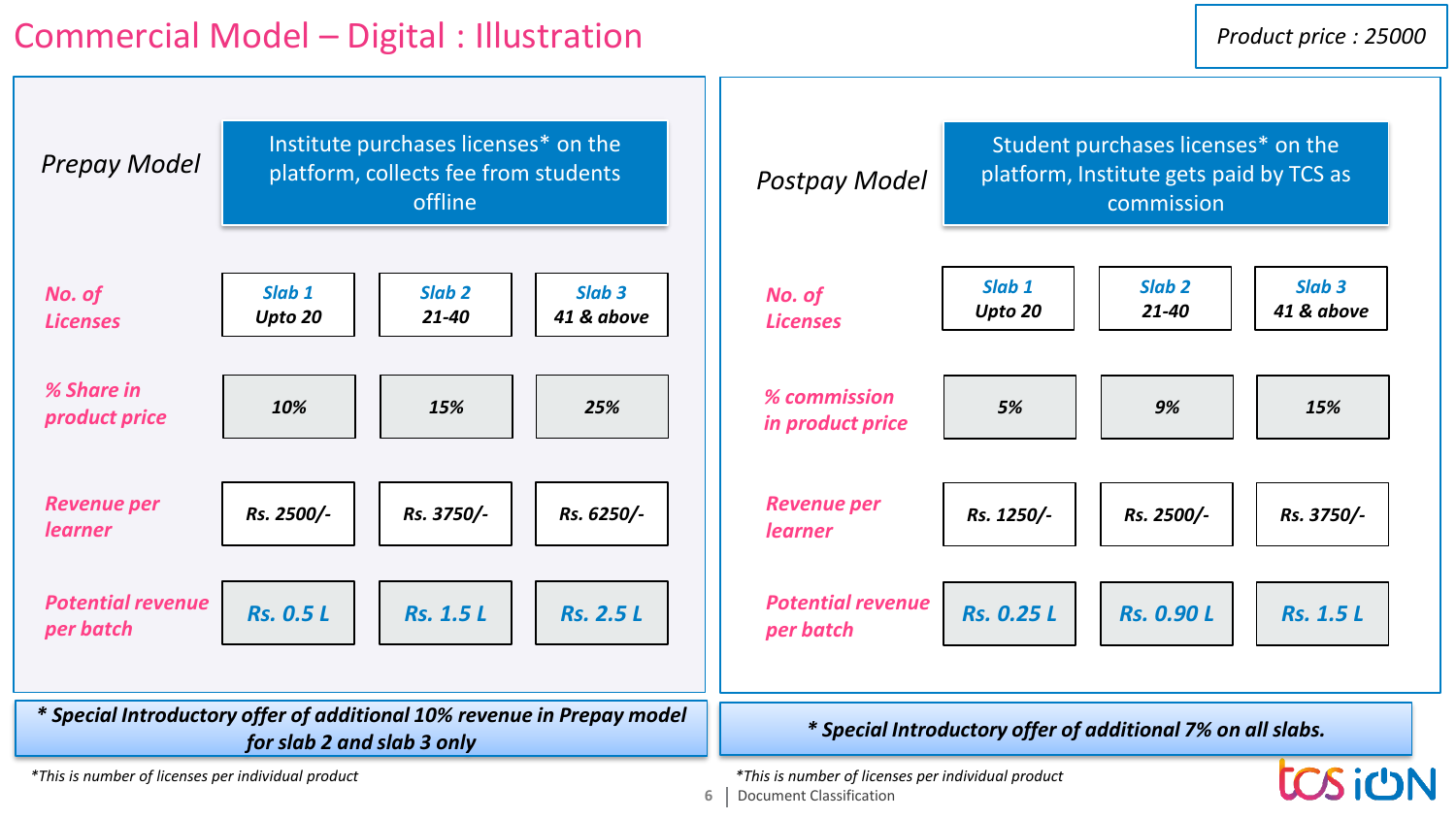# List of programs – Digital online

| S.No                                             |                | Sector Programs                                            | <b>No. of Hours</b>                 | <b>Academic Partner</b> | <b>Eligibility</b>                                                                      | Product      | Registration      | <b>Batch Start</b> |
|--------------------------------------------------|----------------|------------------------------------------------------------|-------------------------------------|-------------------------|-----------------------------------------------------------------------------------------|--------------|-------------------|--------------------|
|                                                  |                |                                                            |                                     |                         |                                                                                         | <b>Price</b> | <b>Start date</b> | date               |
| $\mathbf{1}$                                     | <b>BFSI</b>    | <b>Business Development Executive</b>                      | 347                                 | Tata STRIVE             | Graduate from any stream                                                                | <b>TBD</b>   | 28-Feb-22         | Jul-22             |
| $\overline{2}$                                   | IT-ITeS        | Andriod Application Development                            | 600                                 | Tata STRIVE             | ITI/Diploma/BE/BTECH in Computer Science                                                | TBD          | TBD               | <b>Jul-22</b>      |
| 3                                                | <b>BFSI</b>    | Certification in Industrial Accounting -<br><b>Express</b> | 345                                 | ICA                     | 12 <sup>th</sup> Pass                                                                   | 30,000       | 4-Mar-22          | Jul-22             |
| 4                                                | <b>BFSI</b>    | Certification in Industrial Accounting                     | 432                                 | <b>ICA</b>              | 12 <sup>th</sup> Pass                                                                   | 40,000       | 4-Mar-22          | Jul-22             |
| 5                                                | <b>BFSI</b>    | Certification in Industrial Accounting -<br><b>Plus</b>    | 533                                 | ICA                     | 12 <sup>th</sup> Pass                                                                   | 50,000       | 4-Mar-22          | Jul-22             |
| 6                                                | <b>IT-ITES</b> | Data Analytics and Reporting                               | 90 (learning)+125<br>(project work) | <b>UPES Dehradun</b>    | B.E./B.Tech/BCA/B.SC/any other relevant<br>discipline (circuit and non-circuit streams) | 20,000       | 10-Apr-22         | Jul-22             |
| $\overline{7}$                                   | IT-ITES        | Machine Learning for Real-World<br>Application             | 90 (learning)+125<br>(project work) | IIT Jodhpur             | B.E./B.Tech/BCA/B.SC/any other relevant<br>discipline (circuit and non-circuit streams) | 20,000       | 10-Apr-22         | Jul-22             |
| 8                                                | IT-ITES        | Applied Cloud Computing                                    | 90 (learning)+125<br>(project work) | <b>IIT Dhanbad</b>      | B.E./B.Tech/BCA/B.SC/any other relevant<br>discipline (circuit and non-circuit streams) | 20,000       | 10-Apr-22         | Jul-22             |
| 9                                                | <b>IT-ITES</b> | Augmented Reality Development and<br>its Applications      | 90 (learning)+125<br>(project work) | <b>UPES Dehradun</b>    | B.E./B.Tech/BCA/B.SC/any other relevant<br>discipline (circuit and non-circuit streams) | 20,000       | 10-Apr-22         | Jul-22             |
| 10                                               | <b>IT-ITES</b> | Intelligent Game Design and its<br>Applications            | 90 (learning)+125<br>(project work) | <b>UPES Dehradun</b>    | B.E./B.Tech/BCA/B.SC/any other relevant<br>discipline (circuit and non-circuit streams) | 20,000       | 10-Apr-22         | Jul-22             |
| 11                                               | <b>IT-ITES</b> | Practical Approach to Cyber Security                       | 90 (learning)+125<br>(project work) | <b>IIT Kharagpur</b>    | B.E./B.Tech/BCA/B.SC/any other relevant<br>discipline (circuit and non-circuit streams) | 20,000       | 10-Apr-22         | Jul-22             |
| 12                                               | <b>IT-ITES</b> | Advanced Cyber Security - An<br>application approach       | 90 (learning)+125<br>(project work) | <b>NEILIT Patna</b>     | B.E./B.Tech/BCA/B.SC/any other relevant<br>discipline (circuit and non-circuit streams) | 20,000       | 10-Apr-22         | <b>Jul-22</b>      |
| 13                                               | <b>IT-ITES</b> | Artificial Intelligence for Real-World<br>Application      | 90 (learning)+125<br>(project work) | IIT Jodhpur             | B.E./B.Tech/BCA/B.SC/any other relevant<br>discipline (circuit and non-circuit streams) | 20,000       | 10-Apr-22         | $Jul-22$           |
| 14                                               | <b>IT-ITES</b> | IoT and its Applications using Raspberry                   | 90 (learning)+125<br>(project work) | IIT Jodhpur             | B.E./B.Tech/BCA/B.SC/any other relevant<br>discipline (circuit and non-circuit streams) | 20,000       | 10-Apr-22         | Jul-22             |
| 15                                               | IT-ITES        | Practical Approach to Data Mining and<br>Analytics         | 90 (learning)+125<br>(project work) | <b>IIT Dhanbad</b>      | B.E./B.Tech/BCA/B.SC/any other relevant<br>discipline (circuit and non-circuit streams) | 20,000       | 10-Apr-22         | Jul-22             |
| 16                                               | <b>IT-ITES</b> | Social Media and Text Analytics                            | 90 (learning)+125<br>(project work) | IIT Kharagpur           | B.E./B.Tech/BCA/B.SC/any other relevant<br>discipline (circuit and non-circuit streams) | 20,000       | 10-Apr-22         | Jul-22             |
| <b>Document Classification</b><br>$\overline{7}$ |                |                                                            |                                     |                         |                                                                                         |              |                   |                    |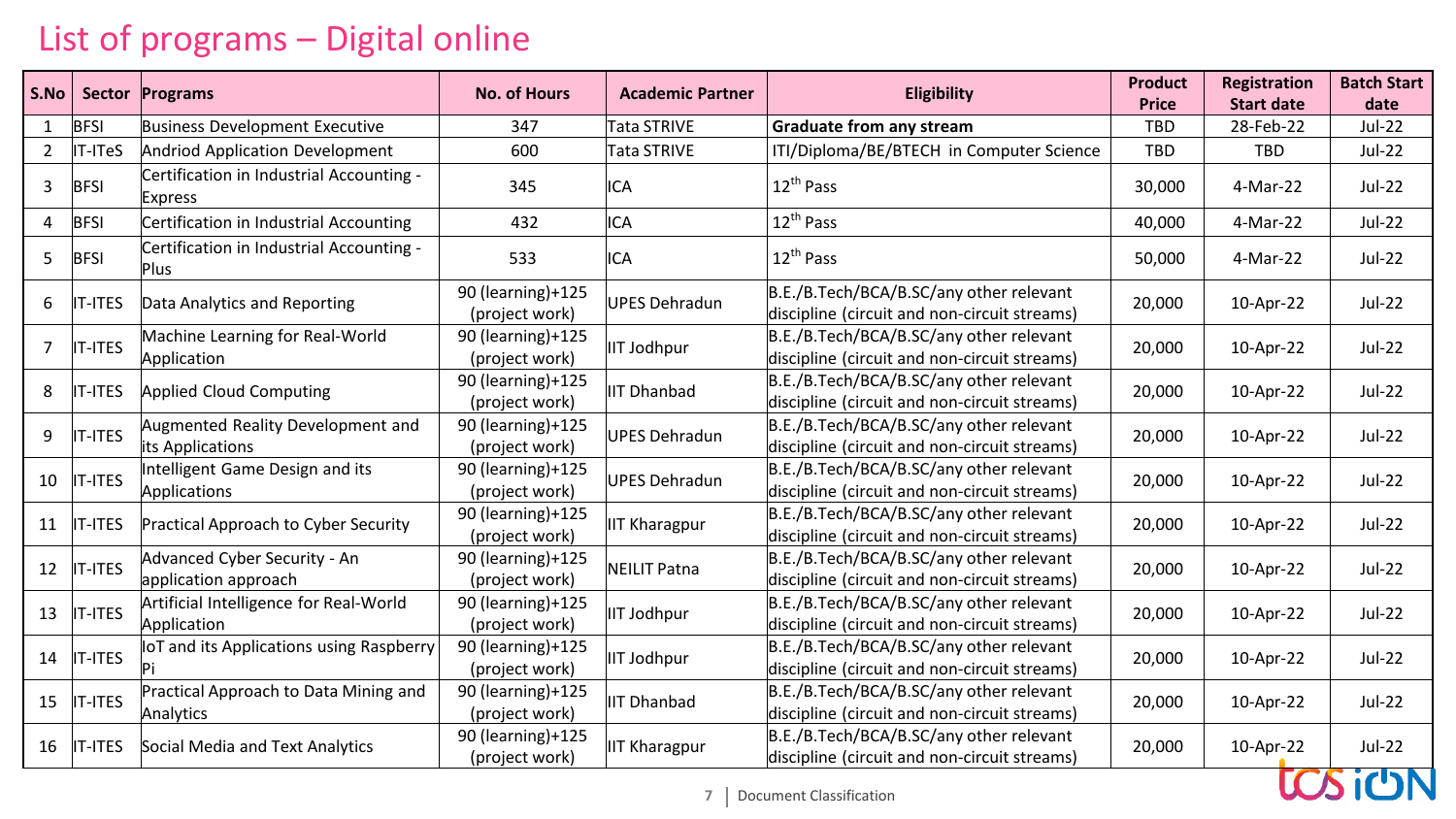# List of programs – Digital online

| S.No           | <b>Sector</b> | <b>Programs</b>                                          | <b>No. of Hours</b>                | <b>Academic Partner</b>      | <b>Eligibility</b>             | <b>Product Price</b> | Registration<br><b>Start date</b> | <b>Batch Start date</b> |
|----------------|---------------|----------------------------------------------------------|------------------------------------|------------------------------|--------------------------------|----------------------|-----------------------------------|-------------------------|
|                | Healthcare    | <b>Hospital Operations Executive</b>                     | 250                                | Apollo MedSkills             | 12 <sup>th</sup> Pass(Minimum) | 21,830               | 15 June-22                        | 01 July-22              |
| $\overline{2}$ | Healthcare    | Retail Sales Associates - Pharma                         | 338                                | Apollo MedSkills             | 12 <sup>th</sup> Pass(Minimum) | 25,370               | 13 June-22                        | 01 July-22              |
| 3              | Multimedia    | Certificate in Graphic Designing<br>101                  | $50$ (learning)+12<br>(Internship) | Toonz Academy &<br>Ri8 Brain | 12 <sup>th</sup> Pass(Minimum) | <b>TBD</b>           | TBD                               | TBD                     |
| 4              | Multimedia    | Certificate in Graphic Designing<br>201                  | $50$ (learning)+25<br>(Internship) | Toonz Academy &<br>Ri8 Brain | 12 <sup>th</sup> Pass(Minimum) | <b>TBD</b>           | TBD                               | TBD                     |
| 5              | Multimedia    | Certificate in Game<br>Development on Unity              | 50 (learning)+25<br>(Internship)   | Toonz Academy &<br>Ri8 Brain | 12 <sup>th</sup> Pass(Minimum) | <b>TBD</b>           | TBD                               | <b>TBD</b>              |
| 6              | Multimedia    | Certificate in Motion Graphics                           | $50$ (learning)+25<br>(Internship) | Toonz Academy &<br>Ri8 Brain | 12 <sup>th</sup> Pass(Minimum) | <b>TBD</b>           | TBD                               | <b>TBD</b>              |
|                | Multimedia    | Certificate in 3D Asset Creation<br>for Games using Maya | $50$ (learning)+25<br>(Internship) | Toonz Academy &<br>Ri8 Brain | 12 <sup>th</sup> Pass(Minimum) | <b>TBD</b>           | TBD                               | <b>TBD</b>              |

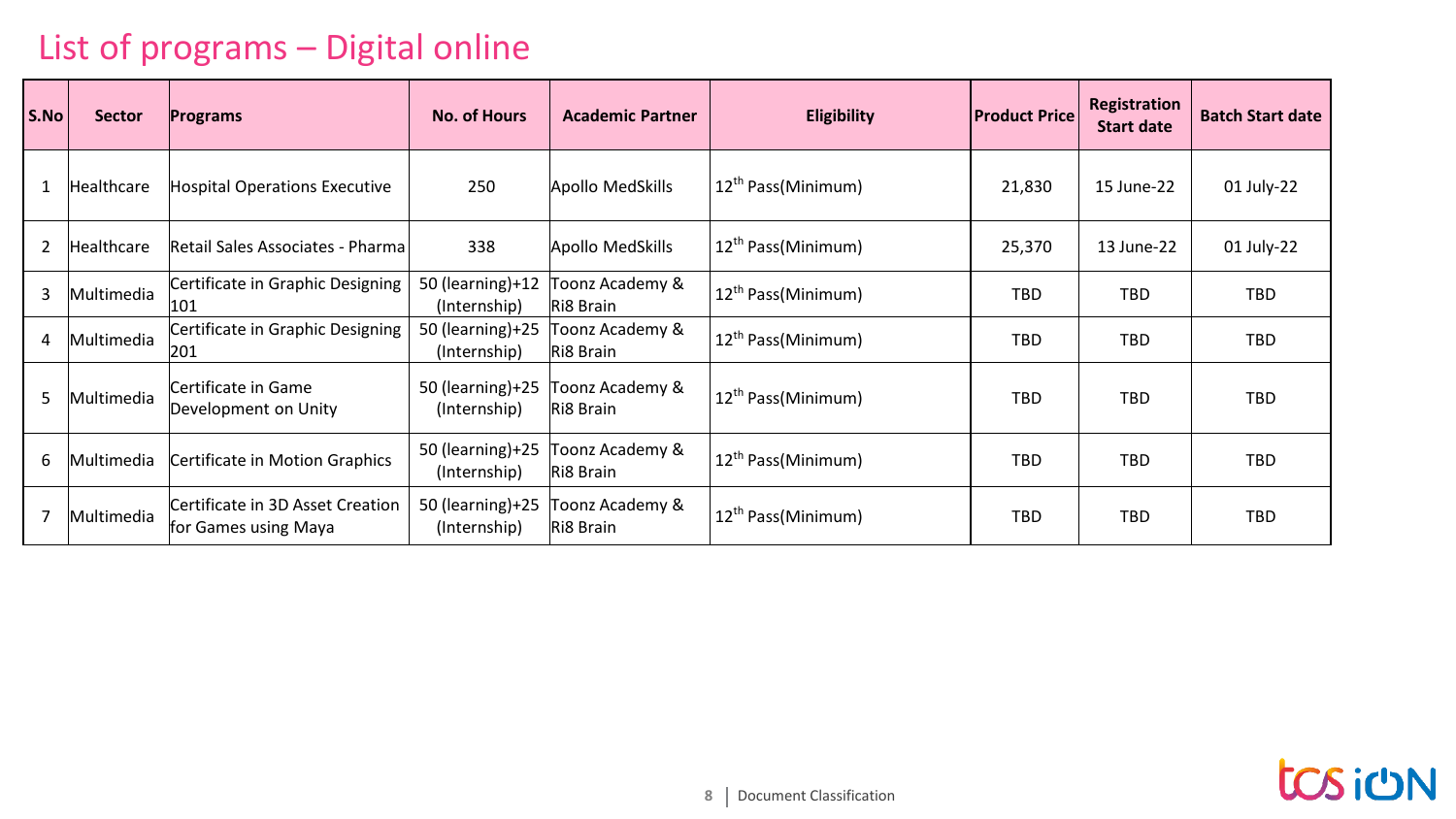

*Special Introductory offer of additional 10% revenue (applicable for slabs 2 and 3 only)*

*\*This is number of licenses per individual product*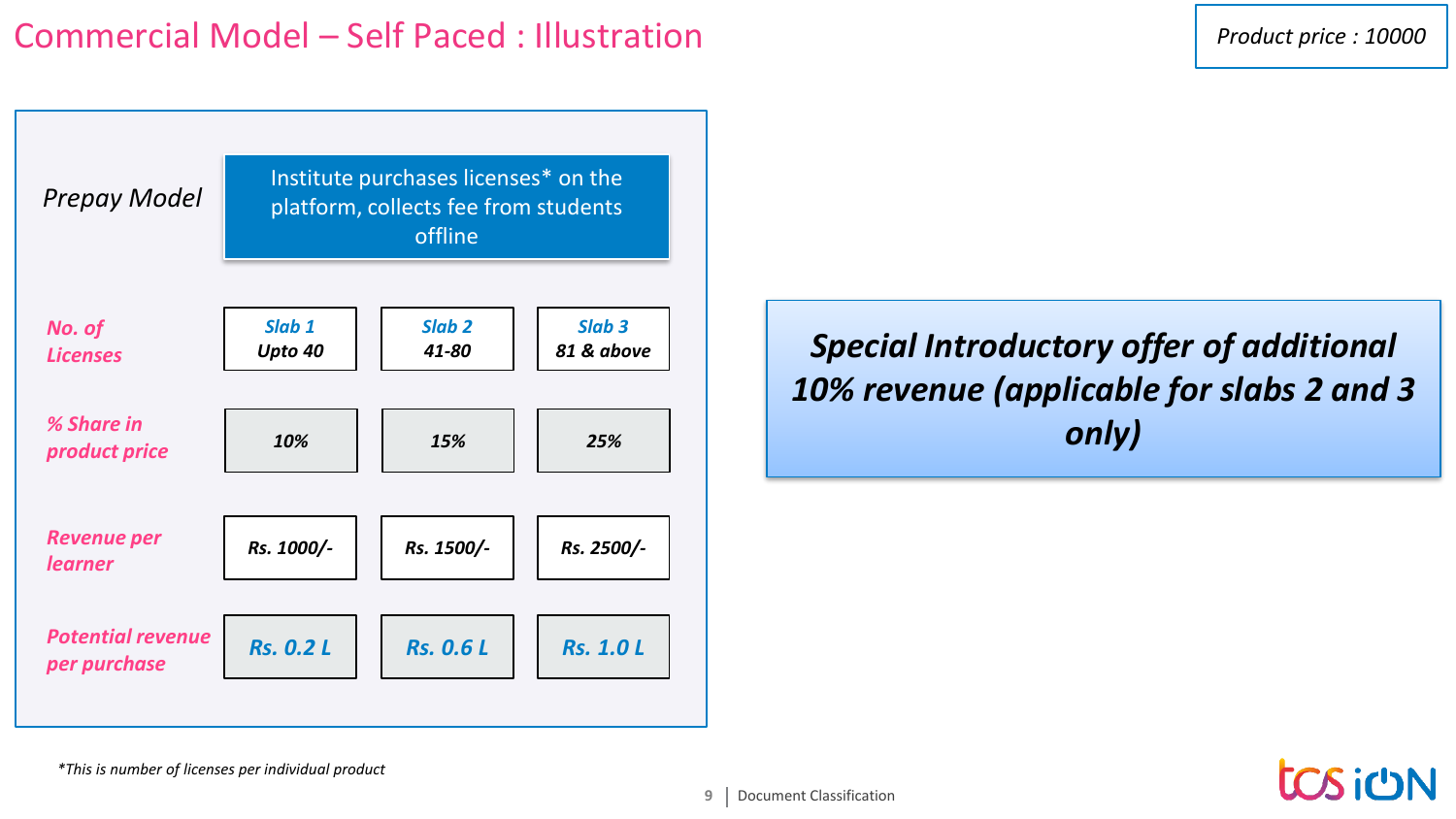# List of programs – Self Paced online programs

| S.No | <b>Sector</b> | Programs                                        | No. of weeks | <b>Academic / Content</b><br><b>Partner</b> | Eligibility                            | <b>Product Price</b> | Registration<br><b>Start date</b> | <b>Batch Start date</b> |
|------|---------------|-------------------------------------------------|--------------|---------------------------------------------|----------------------------------------|----------------------|-----------------------------------|-------------------------|
|      | Automotive    | <b>Engine Management System</b>                 | 1 week       | Skill Source & NTI                          | Freshers/Graduates                     | 2,360                | Any Time                          | Any Time                |
| 2    | <b>BFSI</b>   | <b>Blockchain and Cryptocurrency Essentials</b> | 2 weeks      | Packt                                       | Working<br><b>professionals</b>        | 1,115                | Any Time                          | Any Time                |
| 3    | <b>BFSI</b>   | <b>Equity Sales</b>                             | 1 week       | <b>CIE</b>                                  | Graduates/Post<br>Graduates            | TBD                  | Any Time                          | Any Time                |
| 4    | <b>BFSI</b>   | Financial Planning Primer                       | 1 week       | <b>CIE</b>                                  | Freshers/Graduates                     | 1,770                | Any Time                          | Any Time                |
| 5    | <b>BFSI</b>   | Insurance Products                              | 1 week       | <b>CIE</b>                                  | Freshers/Graduates<br>l/Post Graduates | 1,770                | Any Time                          | Any Time                |
| 6    | <b>BFSI</b>   | <b>Banking and Capital Markets</b>              | 4 weeks      | <b>CIE</b>                                  | Graduates/Post<br><b>Graduates</b>     | 5,192                | Any Time                          | Any Time                |
|      |               | Manufacturing Fundamentals of Manufacturing     | 4 weeks      | TCS ION                                     | Graduates/Post<br>Graduates            | 2,500                | Any Time                          | Any Time                |
| 8    | General       | Career Skills                                   | 1 week       | <b>TCS ION</b>                              | Freshers/Graduates                     | 1,999                | Any Time                          | Any Time                |
| 9    | Retail        | Inventory and Quality Management                | 7 weeks      | TCS ION                                     | Graduates/working<br>professionals     | 4,000                | Any Time                          | Any Time                |
| 10   | Retail        | Sales and Distribution Management               | 5 weeks      | <b>TCS ION</b>                              | Graduates/working<br>professionals     | 3,000                | Any Time                          | Any Time                |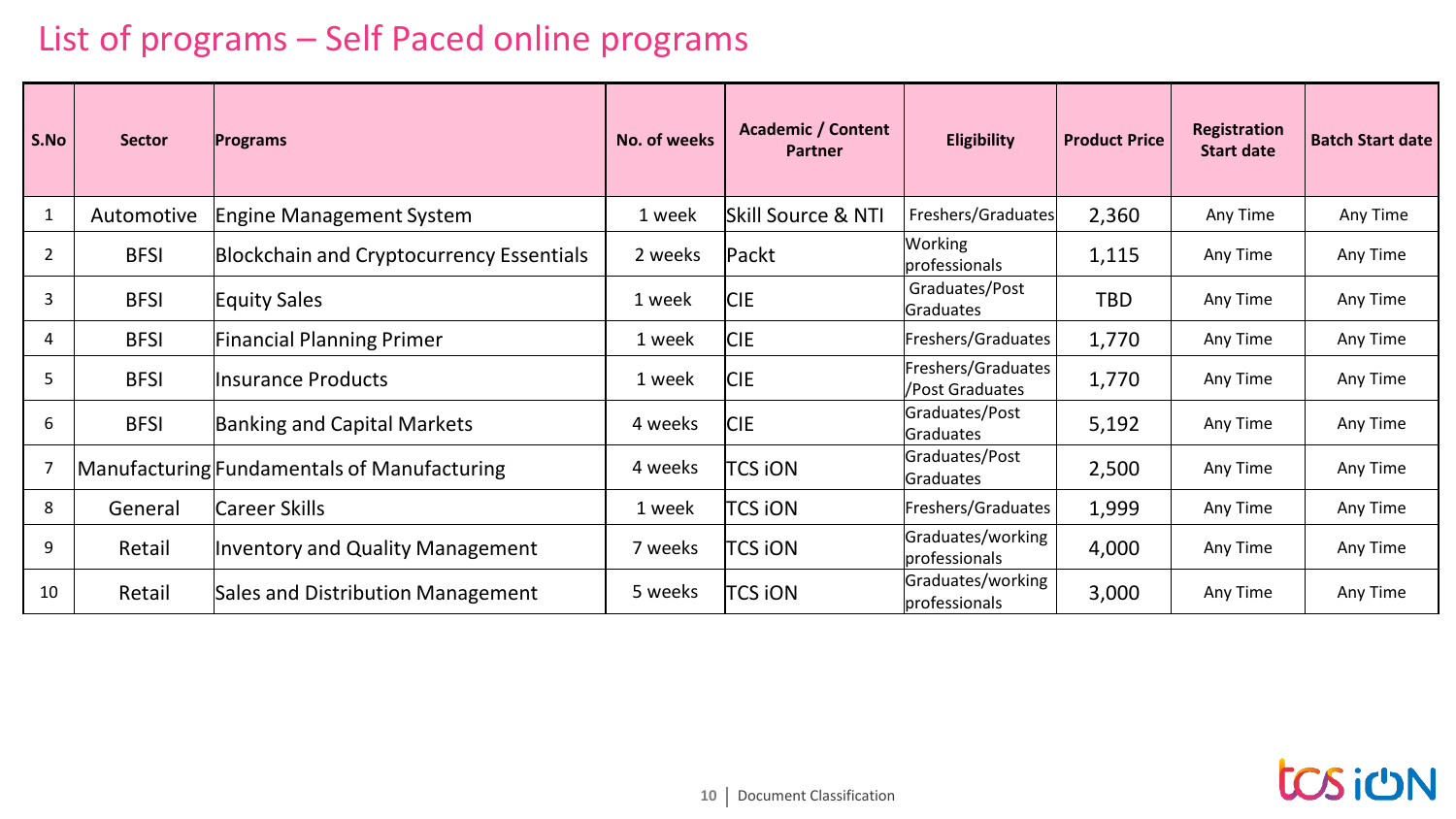# List of programs – NQT

| S.No           | <b>Sector</b>  | Program                                        | <b>Timeline</b> | <b>Eligibility</b>                             | <b>Product</b><br><b>Price</b> | Registration<br>closure date | <b>Test Date</b> |
|----------------|----------------|------------------------------------------------|-----------------|------------------------------------------------|--------------------------------|------------------------------|------------------|
| 1              | Generic        | TCS National Qualifier Test (Cognitive Skills) |                 | 120 Mins UG/PG/Diploma/ 0-2 years experience   | 599                            | 25th March                   | 10th April       |
| $\overline{2}$ | Generic        | Attitudinal Alignment NQT (Psychometric Test)  | 30 mins         | UG/PG/Diploma/ 0-2 years experience            | 399                            | 25th March                   | 10th April       |
| 4              | Manufacturing  | Subject NQT Design for Additive manufacturing  | 60 mins         | UG/PG/Diploma/ 0-2 years experience            | 399                            | 25th March                   | 10th April       |
| 5              | <b>BFSI</b>    | Industry NQT- Banking                          | 60 mins         | UG/PG/Diploma/ 0-2 years experience            | 399                            | 25th March                   | 10th April       |
| 6              | <b>BFSI</b>    | TCS NQT - BFS Career Readiness Pack            | 210 mins        | UG/PG/Diploma/ 0-2 years experience            | 999                            | 25th March                   | 10th April       |
| 7              | <b>BFSI</b>    | Industry NQT- Banking and Financial Services   | 60 mins         | UG/PG/Diploma/ 0-2 years experience            | 399                            | 25th March                   | 10th April       |
| 8              | <b>BFSI</b>    | Subject NQT - Financial Markets and Services   | 60 mins         | UG/PG/Diploma/ 0-2 years experience            | 399                            | 25th March                   | 10th April       |
| 9              | <b>IT/ITES</b> | Subject NQT - Basic Computer Skills            | 60 mins         | UG/PG/Diploma/ 0-2 years experience            | 399                            | 25th March                   | 10th April       |
| 10             | <b>BFSI</b>    | Subject NQT-Business Development Executive     | 60 mins         | UG/PG/Diploma/ 0-2 years experience            | 399                            | 25th March                   | 10th April       |
| 11             | <b>BFSI</b>    | Subject NQT- Financial Derivatives             | 60 mins         | UG/PG/Diploma/ 0-2 years experience            | 399                            | 25th March                   | 10th April       |
| 12             | IT/ITES        | Subject NQT - Big Data on Cloud                | 120 mins        | UG/PG/Diploma/ 0-2 years experience            | 399                            | 25th March                   | 10th April       |
| 13             | IT/ITES        | Subject NQT- Customer Relationship management  | 60 mins         | UG/PG/Diploma/ 0-2 years experience            | 399                            | 25th March                   | 10th April       |
| 14             | IT/ITES        | Subject NQT Artificial Intelligence            | 120 mins        | UG/PG/Diploma/ 0-2 years experience            | 399                            | 25th March                   | 10th April       |
| 15             | IT/ITES        | Subject NQT- Digital Marketing                 | 60 mins         | UG/PG/Diploma/ 0-2 years experience            | 399                            | 25th March                   | 10th April       |
| 16             | <b>IT/ITES</b> | Subject NQT- Machine Learning                  | 120 mins        | UG/PG/Diploma/ 0-2 years experience            | 399                            | 25th March                   | 10th April       |
| 17             | IT/ITES        | Subject NQT- Accountant                        | 60 mins         | UG/PG/Diploma/ 0-2 years experience            | 399                            | 25th March                   | 10th April       |
| 18             | <b>IT/ITES</b> | Industry NQT - Information Technology          | 60 mins         | UG/PG/Diploma/ 0-2 years experience            | 399                            | 25th March                   | 10th April       |
| 19             | IT/ITES        | TCS NQT - IT Career Readiness Pack             |                 | 210 mins   UG/PG/Diploma/ 0-2 years experience | 999                            | 25th March                   | 10th April       |

# *\* Flat 20% Revenue share with Institute in prepay purchase*

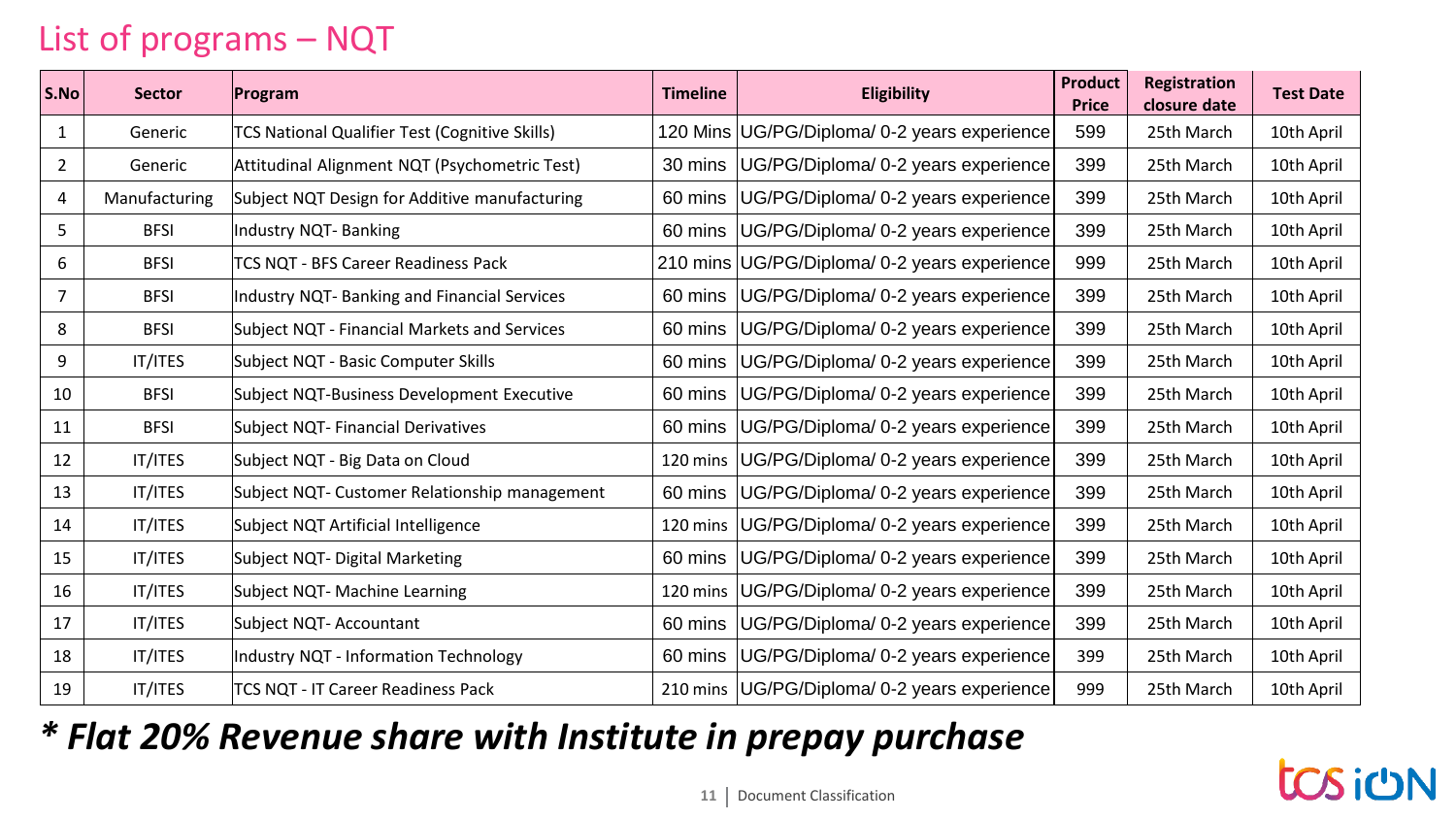# What TCS iON brings to the table ?

- 1. An opportunity for Institutes to start industry vertical by increasing their bouquet of offerings with trending topics
- 2. Increase Institute opportunities for new avenues in expanding their student base & earn additional revenue
- 3. An innovative hyper-local marketing which will help market our products within your district
- 4. Being an exclusive TCS iON authorized partner, enhance institute's brand value
- 5. End to End learning services : Industry aligned Curriculum & Content, Academic faculty, Industry Faculty, Digital platform with multi-modal pedagogy, Job assistance through largest job listing platform
- 6. Enabling best in class partnerships : Academia, Industry, Content
- 7. An opportunity to transform institute from a brick-and motor model to Digital Model which will help them scale





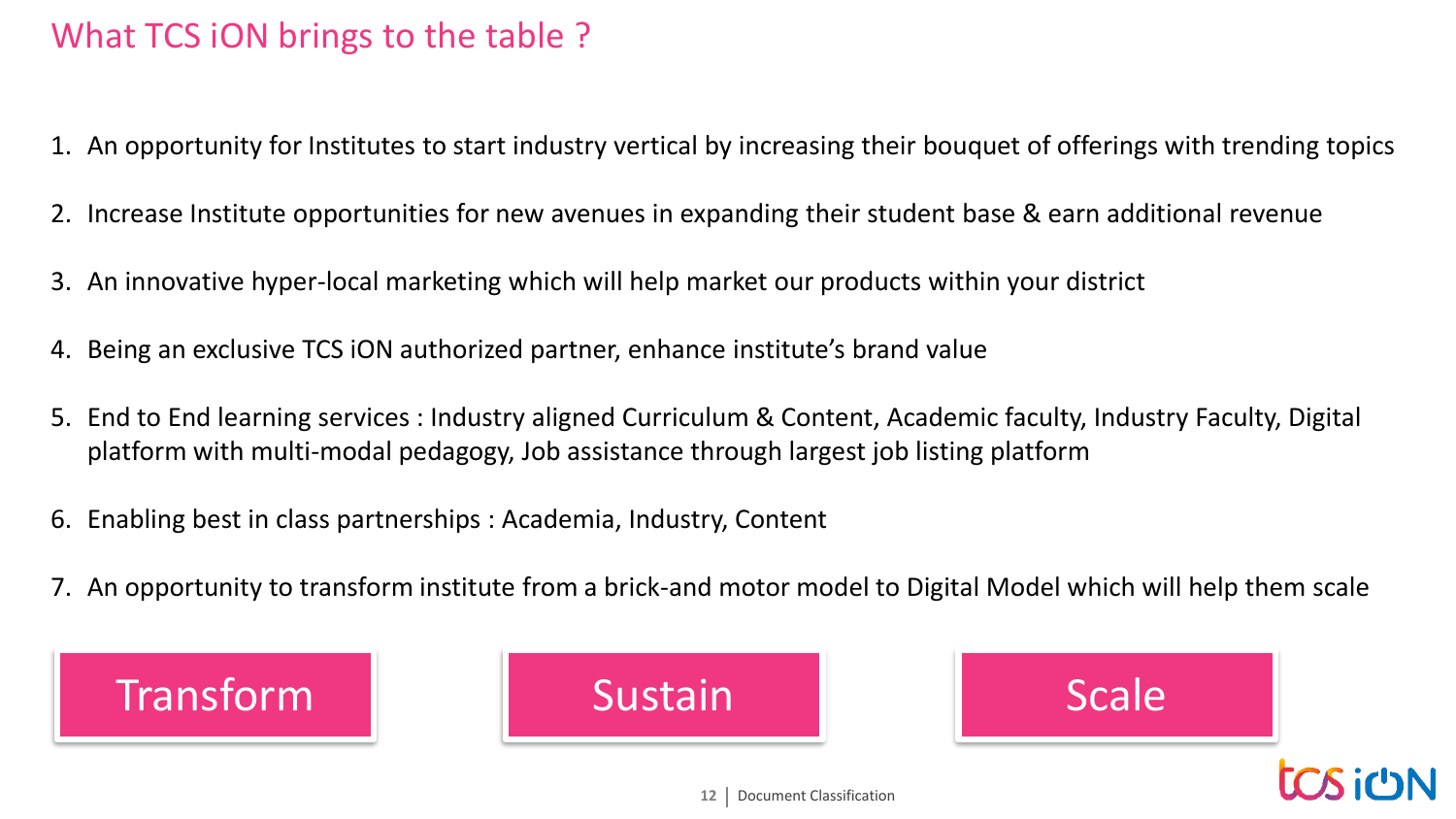## Next Steps

**Application Form**

- $\triangleright$  Institute to fill up the application form for empanelment
- $\triangleright$  For LnP partners, additional information such as list and photographs of equipment's, photographs of institutes & resumes of Local Teaching Assistants to be provided along with application form.



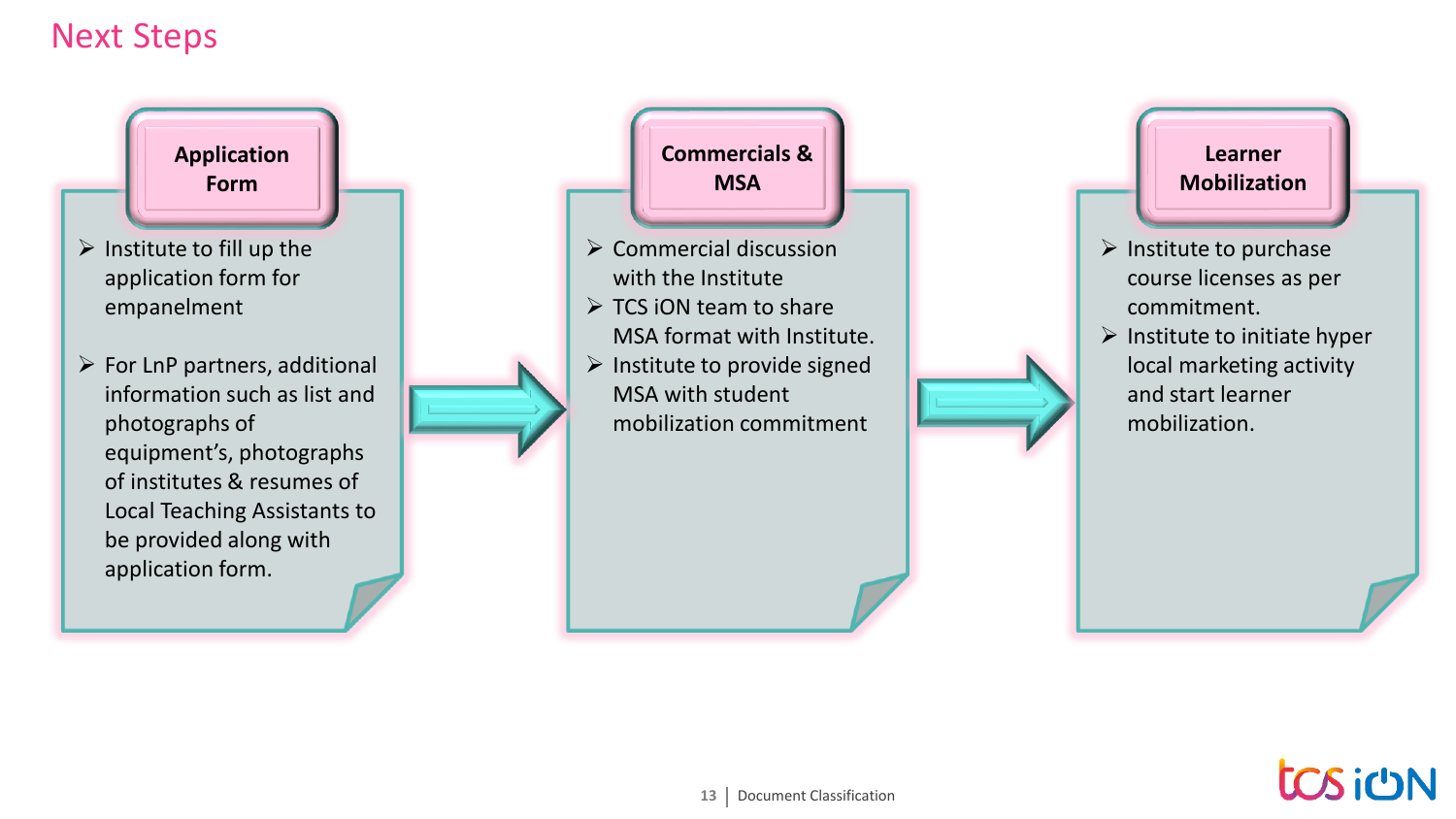

# Example Copyright Consultancy Services<br>HyperIocal Marketing<br>Example & 2021 Tata Consultancy Services Limited Services Limited Services Limited Services Limited Services Hyperlocal Marketing

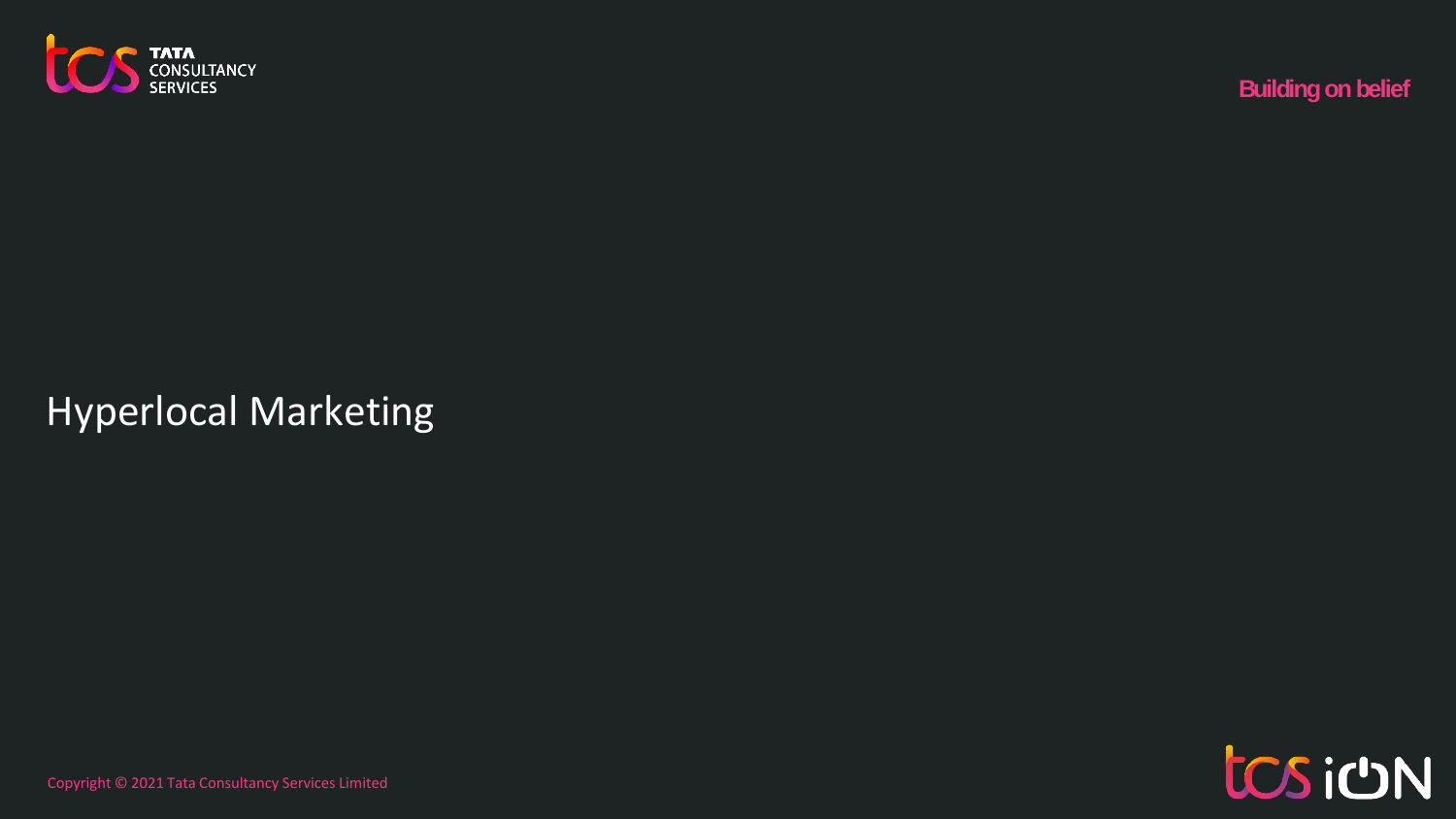# Marketing support for student acquisition

## **Marketing support focused on a targeted audience within a local area**



**15** Document Classification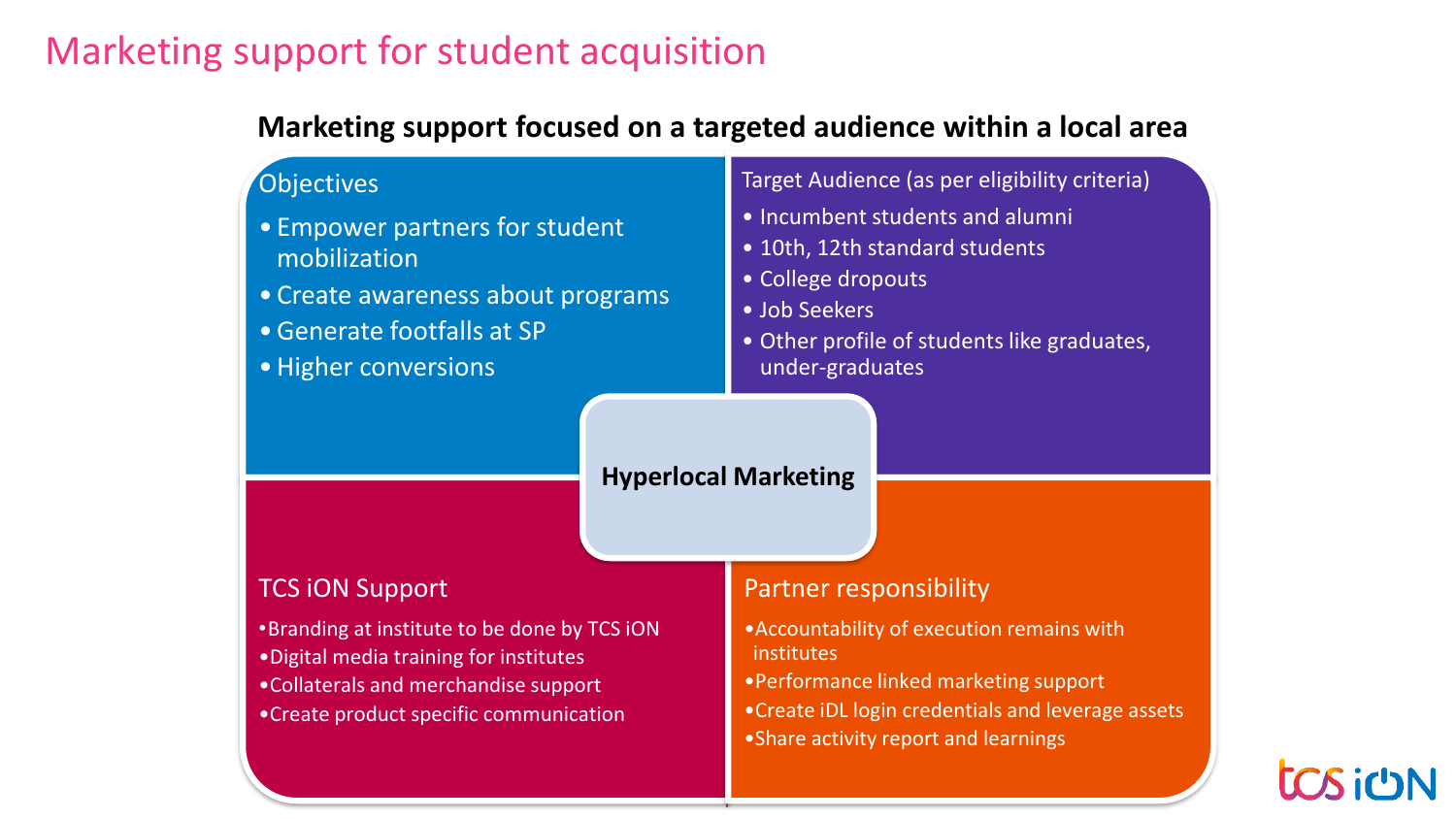# Hyperlocal marketing activities

**Activities conducted within campus to reach incumbent students Activities conducted outside the campus to reach new students** 

|                                    |  |                                |                                   |                                                                                 |                                                             | Slab 3 and |  |
|------------------------------------|--|--------------------------------|-----------------------------------|---------------------------------------------------------------------------------|-------------------------------------------------------------|------------|--|
| <b>Element</b><br><b>In Campus</b> |  | <b>TCS ION Support</b>         |                                   | Slab 1 and 2                                                                    | All L&P                                                     |            |  |
|                                    |  | <b>Printed asset</b><br>Poster |                                   |                                                                                 |                                                             | ✓          |  |
|                                    |  | <b>Banner</b>                  | Printed asset                     |                                                                                 | ✓                                                           | ✓          |  |
|                                    |  | Standee                        | Printed asset                     |                                                                                 |                                                             | ✓          |  |
| <b>Offline</b>                     |  | Leaflets                       | Printed asset                     |                                                                                 | ✓                                                           | ✓          |  |
|                                    |  | <b>Signages</b>                | Installation at L&P and select SP |                                                                                 |                                                             | ✓          |  |
|                                    |  | <b>Branding</b>                | Installation at L&P and select SP |                                                                                 |                                                             | ✓          |  |
|                                    |  | Whatsapp                       | Content/Posts                     |                                                                                 | $\checkmark$                                                | ✓          |  |
|                                    |  | Website                        |                                   |                                                                                 | ✓                                                           | ✓          |  |
| Online                             |  | <b>Banners</b>                 | Creative                          |                                                                                 |                                                             |            |  |
|                                    |  | Social<br>media posts          | Content/Posts                     |                                                                                 |                                                             | ✓          |  |
| <b>Capacity building</b>           |  |                                | <b>Element</b>                    |                                                                                 | <b>Topics to be covered</b>                                 |            |  |
|                                    |  |                                | <b>Digital Marketing</b>          |                                                                                 | Google listing, social media handle<br>creation, SEO basics |            |  |
| <b>Trainings to</b>                |  | Social Media                   |                                   | Types of social media, how to leverage<br>it for lead generation, awareness and |                                                             |            |  |
| faculty                            |  |                                | Marketing                         |                                                                                 | engagement                                                  |            |  |
|                                    |  |                                | <b>Product Trainings</b>          |                                                                                 | Training on new products launched                           |            |  |
|                                    |  |                                | <b>Student Financing</b>          |                                                                                 | Training on financing opportunities                         |            |  |
|                                    |  |                                | <b>TCS ION Direct</b>             | Invite faculty and students to be part of                                       |                                                             |            |  |

Direct webinar audience

Community engagement to highlight best practices from select SPs

| <b>Outside</b> |                 | <b>TCS ION</b>                       |              | Slab 3 and All |
|----------------|-----------------|--------------------------------------|--------------|----------------|
| <b>Campus</b>  | <b>Element</b>  | <b>Support</b>                       | Slab 1 and 2 | L&P            |
|                | Leaflets        | <b>Printed asset</b>                 | ✓            | ✓              |
|                | Seminars in     | Presentation,                        |              |                |
|                | schools         | leaflets                             | ✓            | ✓              |
|                | Alumni          |                                      |              |                |
|                | meetups         | Standee                              |              | ✓              |
|                | OOH             | Rental and<br>printing               |              | ✓              |
|                | Newspaper ads   | Publishing and<br>creative           |              | ✓              |
| <b>Offline</b> |                 | T-shirts, Printed                    |              |                |
|                | Event           | fliers, branding                     |              |                |
|                | participation   | creatives                            |              |                |
|                | Canopy Activity | Printed canopy                       |              |                |
|                | Umbrellas       | For branding at<br>select institutes |              | ✓              |
|                |                 | Fliers,                              |              |                |
|                | Roadshows in    | umbrellas,                           |              |                |
|                | industrial      | canopies to                          |              |                |
|                | clusters        | select partners                      |              | ✓              |
|                | Facebook posts  | Content/Posts                        | ✓            | ✓              |
| Online         | Instagram posts | Content/Posts                        | ✓            | ✓              |
|                | LinkedIn posts  | Content/Posts                        | ✓            | ✓              |
|                | Whatsapp        | Content/Posts                        | ✓            | ✓              |

\*mentioned activities are for example, SP can suggest activities apart from these.

Webinars

Best Practices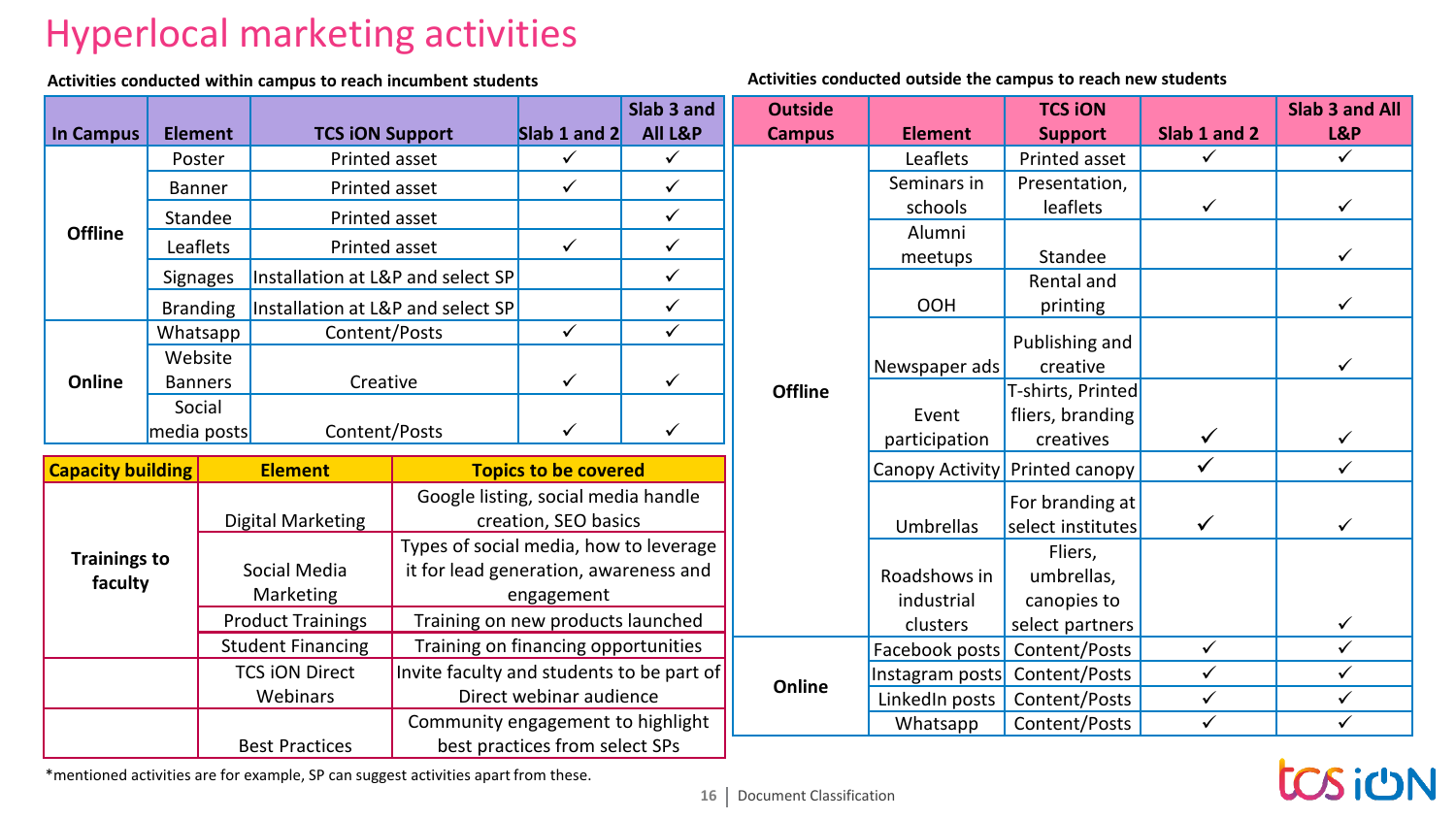

# Product Catalogue<br>Product Catalogue<br>Express discussions consultancy Services Limited by Services Limited Building on belief<br>Limited by Services Limited Services Limited Building on belief Product Catalogue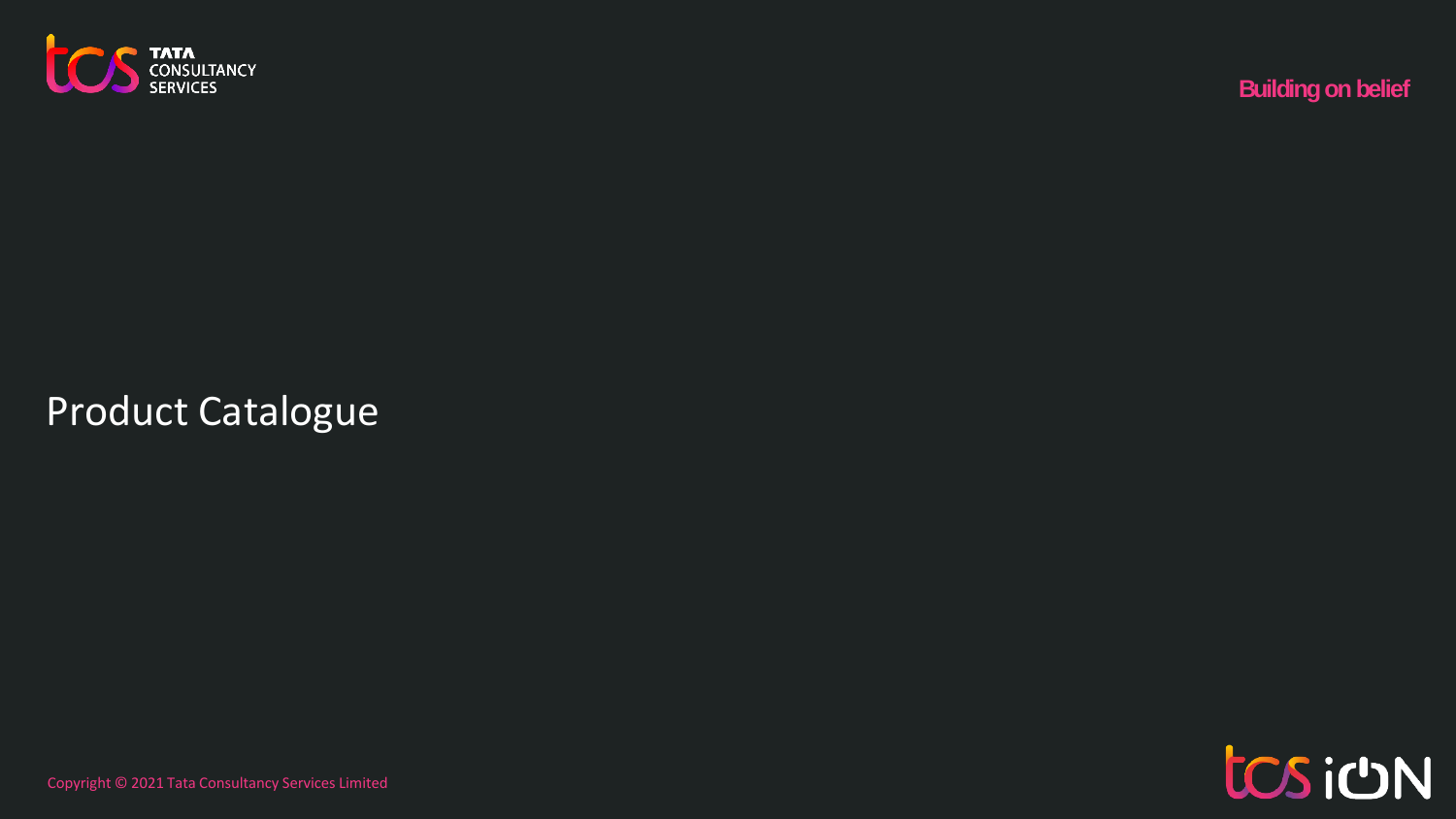# Certificate Program in CNC Milling Offered By: ANTTF

## **About the Program**

Master the skills of managing of Computer Numeric Control (CNC) of milling operations.

### By the end of the program , learner will be able to:

- Operate CNC VMC,
- Set and understand alarms
- Perform daily maintenance and troubleshoot
- Write and edit CNC programs for milling operations

## Skill Gain:

Production Drawing | CNC programming |Job Mounting | Tool Loading

## **Who Should Attend?**

Candidate with minimum 10<sup>th</sup> standard certificate and 18 years of age. Diploma holders and graduates who wish to upskill are also eligible

## **What will you get?**





**# 5 Assignments # 6 Assessments # 100 Live Lectures # 100 hrs. Mentoring Support** 

## Product USP:

- NSQF aligned , Job Linked program
- Focus on hands-on skilling 70% practical skills
- Interaction with academic and industry SME
- Access to Best-in-Class infrastructure for hands- on skills

 $\Xi$ :

- Job assistance support facilitated via access to job listing platform
- Industry recognized certificate post successful completion



## Price : ₹22,500/- (taxes included)

## Important Dates

- ➢ Registration Start Date: 15th Jan 2022
- $\triangleright$  Batch Start Date: 11<sup>th</sup> April, 2022

Course Format: Blended

Language of Instruction: English

Academic Partner: NTTF

Industry Partner: NTTF

Pre – Requisites: Basic Analytical ability , understanding of machines

## Course Duration: 5 months

- ➢ Theory hours: 150
- ➢ Practical hours: 300

## Program Outcome: Job Linked

## Type of Job Opportunities

- ➢ CNC Operator
- ➢ CNC Programmer

For More information visit: [https://test.tcsionhub.in/icmpbeta/courses/ve/ma](https://test.tcsionhub.in/icmpbeta/courses/ve/manufacturing/cnc-milling/)